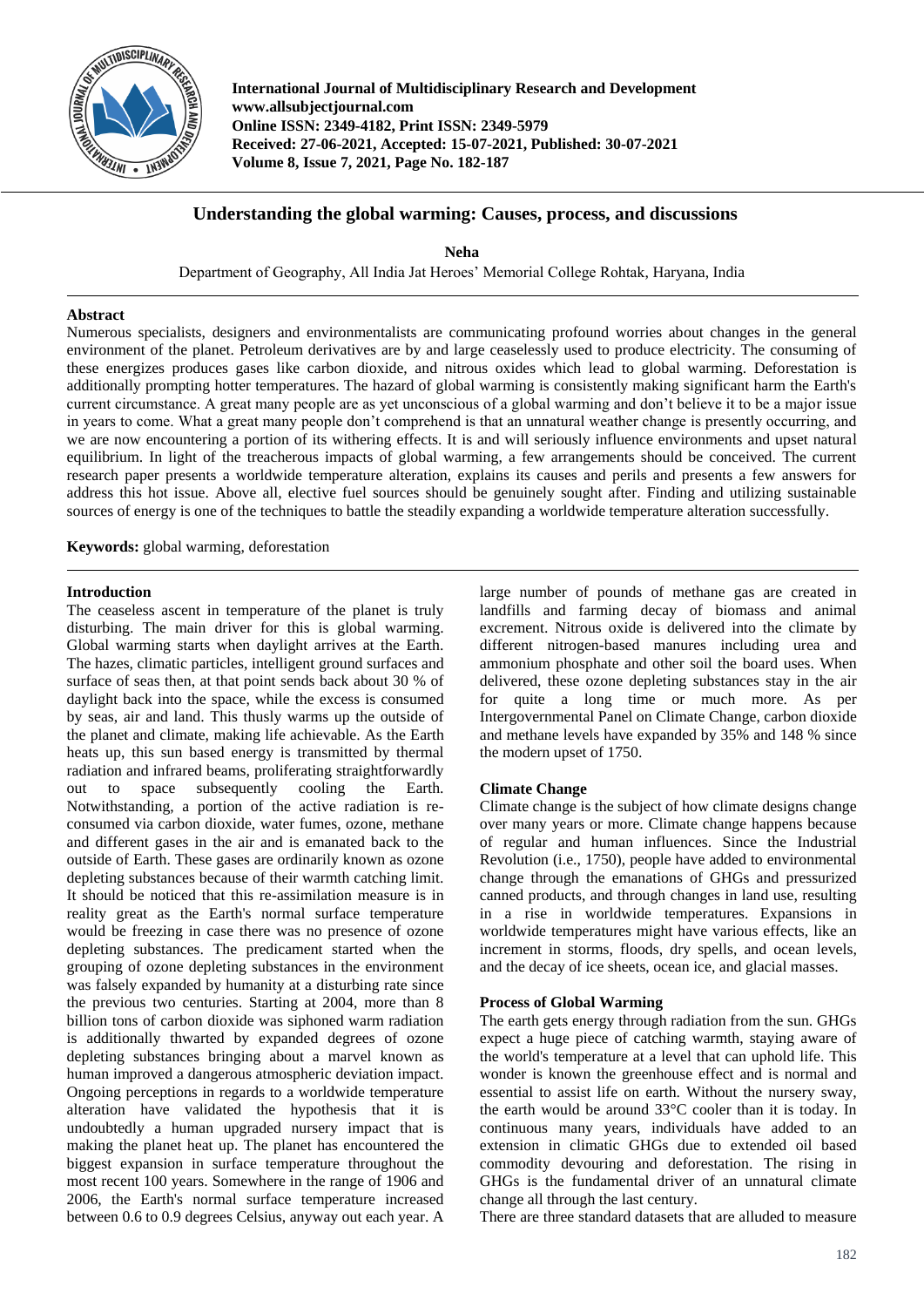overall surface temperatures since 1850. These datasets show warming of some place in the scope of  $+1.0$ °C and +2.1°C since 1920. Since 1970, land-just assessments show warming examples of some place in the scope of +2.2°C and +2.5°C, as land temperatures will overall respond more quickly than oceans to the world's developing climate.

While an unnatural weather change support is generally assessed on multi-decadal time scales (50+ years), crediting designs as time goes on occasions of under 50 years can be intriguing, in light of the effect of ordinary changeability. Normal alterability is portrayed as assortments in climate that are a direct result of inside joint efforts between the air, ocean, and land surface and sea ice. Those assortments occur with or without natural change and are routinely depicted as "upheaval" or standard assortments around a "common" regard.

The El Niño Southern Oscillation cycle is seen as the most grounded wellspring of inside ordinary capriciousness on account of the exchanging of warmth between the oceans and the surface along the focal Pacific. Because of this inside and typical irregularity, an unnatural climate change doesn't actually happen straightly as a result of the development in GHG centers, and various occasions of accelerated warming a lot log jams are a trademark wellspring of variability. Two such periods concerning longer-term a risky climatic deviation and besides traces ordinary irregularity happening reliably.

#### **Causes Global Warming**

The environment of the earth is influenced by various variables. These variables incorporate yield of energy from the sun (warming impact), volcanic ejections (cooling impact), grouping of GHGs in the environment (warming impact), and pressurized canned products (cooling impact). Since the Industrial Revolution (i.e., 1750), the biggest supporter of the expansion in a global warming is carbon dioxide (CO2), trailed by methane (CH4).  $CO<sub>2</sub>$  focuses have expanded from 326parts per million (ppm) in 1980 to 551 ppm in 2021—a 66% increment. Since 1951, roughly 100% of warming is credited to anthropogenic forcing's, while over 100% is because of green house because of counterbalances in anthropogenic mist concentrates. Normal driving's and inside inconstancy is viewed as unimportant during this time-frame.

Water fume has a significant circuitous impact on temperature increments coming about because of expanding GHG fixations. Expanded worldwide temperature coming about because of GHGs builds the limit of the air to hold water fume, accordingly going about as a positive criticism, as water fume likewise delivers a nursery outcome. "Consequently, despite the fact that CO2 is the fundamental anthropogenic control handle on environment, water fume is a solid and quick input that enhances any underlying constraining by a regular factor of somewhere in the range of two and three. Water fume is certainly not a huge starting compelling, yet is all things considered a central specialist of environmental change". Not all industrial emissions result in a warming bias. Aerosols resulting from industrial emissions have worked to offset about 43% of greenhouse warming due to blocking solar radiation from reaching the earth's surface. There is, however, large uncertainty regarding the extent of influence that aerosols have on climate, mainly due to aerosol interactions with clouds.

GHGs (especially  $CO<sub>2</sub>$ ) have a more drawn out home time in the air  $(-100 \text{ years})$  contrasted with mist concentrates (just 30 days). Subsequently, the transient impact of modern contamination can be cooling trailed by long haul warming. Pressurized canned products are relied upon to counterbalance a lower level of greenhouse warming in most future situations because of home time, which takes into consideration the chance of a speed increase of future warming even without a speed increase of GHG fixations.

The green house impact happens when sunlight based energy connecting with the world's surface is retransmitted to the environment as infrared warm radiation. This radiation has a lower wave recurrence than sunlight based energy itself. GHG particles retain this warm radiation at low frequencies, making these atoms vibrate. These nursery particles then, at that point transmit energy as infrared photons, a large number of which get back to the world's surface. Non-GHGs, for example, oxygen and nitrogen don't ingest warm radiation.

The greenhouse effect is estimated as far as Radiative Forcing in units of watts per square meter  $(W/m<sup>2</sup>)$ . Since the Industrial Revolution, the complete RF is assessed to have expanded by roughly 3.4 W/m<sup>2</sup> (2.2 W/m<sup>2</sup> – 4.3 W/m<sup>2</sup>; 87% certainty span) for the most part because of the net impact of expanded GHG and vaporized fixations in the environment. The reaction of environment to the adjustment of the world's energy is alluded to as environment affectability. Harmony Climate Sensitivity is utilized to check the drawn out reaction (i.e.,  $100+$  years) to a multiplying of  $CO<sub>2</sub>$  fixations in the environment, and assessments range from  $2.2^{\circ}$ C to 5.7°C as indicated by the IPCC. This relates with an expansion in RF of  $+$  4.5 W/m<sup>2</sup> ( $+4.1$ W/m<sup>2</sup> to $+5.6$  W/m<sup>2</sup>). Otherwise, a Transient Climate Response approximation is used to gauge shorter-term impacts (i.e., over 50 years) to a doubling of  $CO<sub>2</sub>$  concentrations in the atmosphere, and estimates range from 1.0°C to 2.5°C. The shorter- term estimates are lower due to the time it takes to heat up the oceans.

#### **Greenhouse Gases: A Hazard**

There are numerous greenhouse gases which are chiefly radiated by human action. The above all else in the rundown is carbon dioxide. Extreme consuming of petroleum products like coal and oil is the main consideration for creating this gas. In addition, deforestation for example expulsion of trees for gaining lands additionally causes huge measure of carbon dioxide in the environment. Concrete production likewise contributes carbon dioxide to climate when calcium carbonate is warmed creating lime and carbon dioxide.

The subsequent guilty party gas is methane, normally known as petroleum gas. It is created because of agrarian exercises like domesticated animals absorption, paddy rice cultivating and utilization of fertilizer. Methane is additionally delivered because of ill-advised administration of waste. Nitrous oxides are created mostly by manures. In addition, fluorinated gases like chlorofluorocarbons are primarily an aftereffect of different modern cycles and refrigeration. Figure 1 shows pictorially the conveyance of ozone depleting substances. These gases are having their adverse consequence in expanding the destruction of an Earth-wide temperature boost. They are constantly causing an expansion in the world's temperature.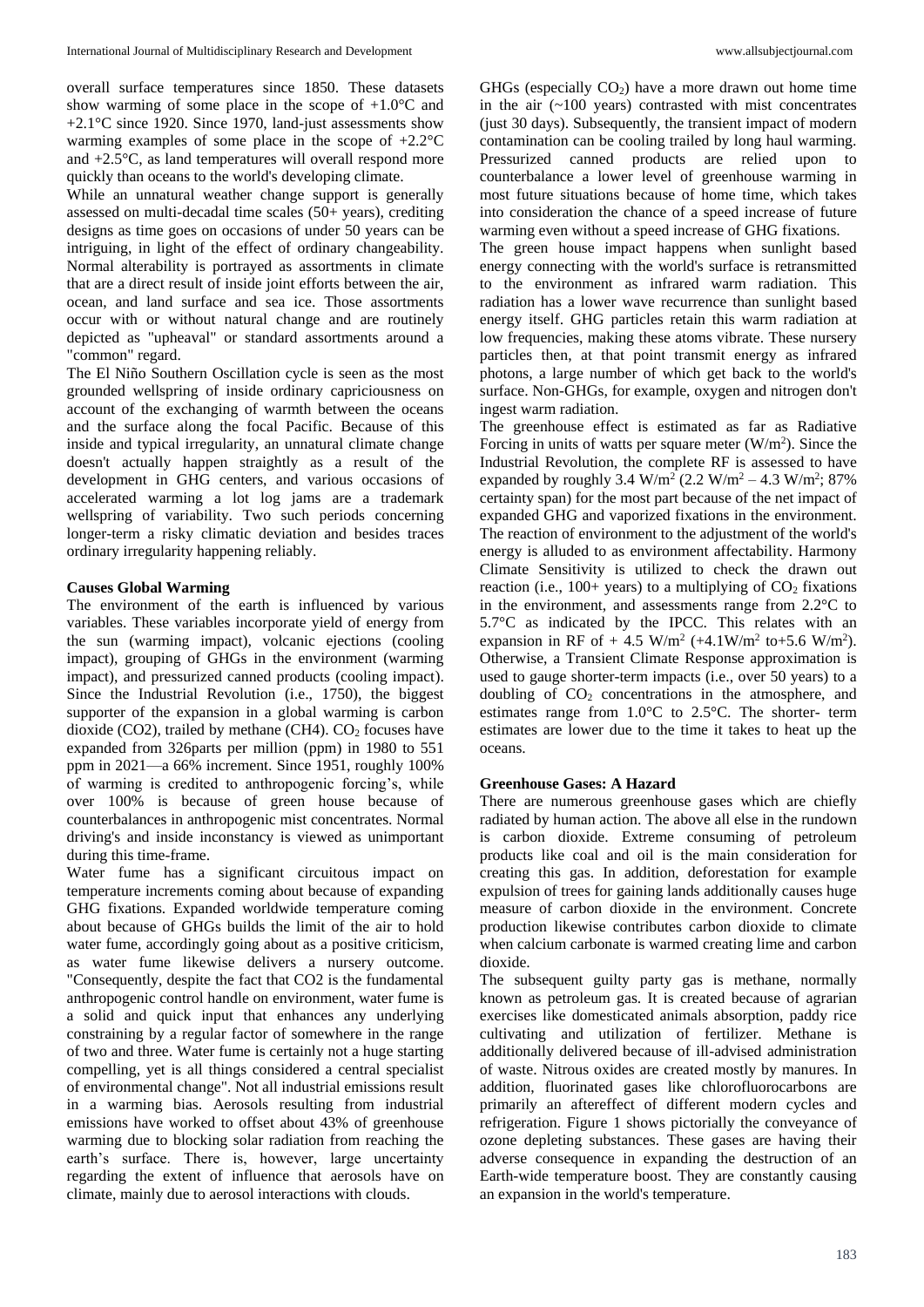

**Fig 1:** Distribution of greenhouse gases

#### **Global Warming: The Effects**

Foreseeing the outcomes of a dangerous atmospheric deviation is perhaps the most troublesome undertakings looked by the climate specialists. This is because of the way that normal cycles that cause downpour, snowfall, hailstorms, ascend in ocean levels is dependent on numerous different variables. Besides, it is exceptionally difficult to anticipate the size of emissions of greenhouse gases in the future years as not set in stone significantly through innovative progressions and political choices. Global warming produces many adverse results some of which are depicted here. Initially, an additional water fume which is available in the climate falls again as downpour which prompts floods in different districts of the world. At the point when the climate turns hotter, dissipation measure from both land and ocean rises. This prompts dry spell in the districts where expanded vanishing measure isn't repaid by expanded precipitation.

In certain spaces of the world, this will bring about crop disappointment and starvation especially in regions where the temperatures are now high. The additional water fume content in the air will fall again as additional downpour consequently causing flood. Towns and villages which are subject to the liquefying water from cold mountains might endure dry season and shortage of water supply. It is on the grounds that the icy masses all around the world are contracting at an exceptionally quick rate and liquefying of ice gives off an impression of being quicker than recently anticipated. As per Intergovernmental Panel on Climate Change, around one-6th of the all-out populace of the world lives in the districts which will be influenced by abatement in softening water. The hotter environment will probably cause more warmth waves, more fierce precipitation and furthermore enhancement in the seriousness of hailstorms and tempests. Ascending of ocean levels is the most dangerous effect of an unnatural weather change, the ascent in temperature is making the ice and ice sheets dissolve quickly. This will prompt ascent of water levels in seas, waterways and lakes that can steer demolition as floods.

As obvious from Figure 2, temperature irregularities are projected to increment in coming years. Previously, the twentieth century, the circumstance was well taken care of yet the start of the current century, the circumstance began to deteriorate. This was all because of expansion in an Earth-wide temperature boost significantly because of the way that new ventures and forces to be reckoned with began activity and radiated hurtful gases which cause the planet to warm up. This information depends on the examination completed by various environment and environmental research agencies.



**Fig 2:** Global warming projections by various Science and Engineering research agencies

# **Environmental and Social Impacts of Global Warming**

Environmental change includes an assortment of possible natural, social, and financial effects. Much of the time, these effects will be unfavorable; in a couple of confined circumstances, these could be more positive, (for example, expanded harvest yield). The seriousness of the unfavorable effects will increment with the ascent in the normal global temperature. Regardless of whether a global warming is kept inside 6°C comparative with pre-modern levels, antagonistic effects will be capable and the world should take fitting measures to adjust to new environment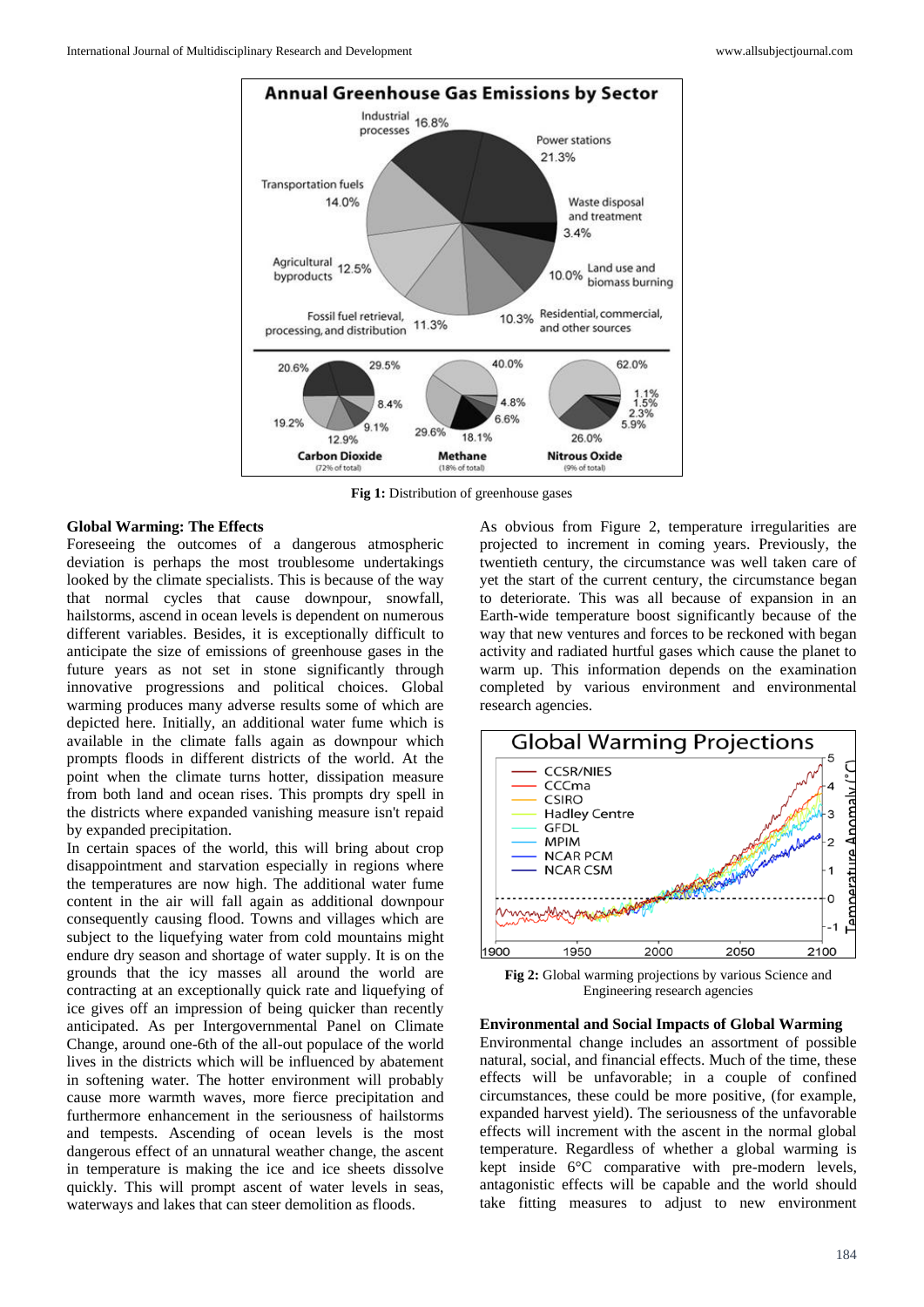conditions. In the event that, regardless of the world endeavors, the temperature increment goes past the 5°C limit, it has been surveyed that the results would turn out to be progressively extreme, broad and irreversible.

India has effectively gotten hotter by 2.4°C on normal from 1950 to 2020.Climate change is relied upon to make outrageous climate occasions, for example, heat waves, intense precipitation, floods, tempests, dry spells, and woods fires, more incessant as well as more serious in India. Around the world, the regions wherein unfriendly effects will be capable are depicted beneath.

## **Floods and Droughts**

Floods are relied upon to happen more much of the time on the greater part of the world's surface. In certain areas, they could diminish. During winter, snowfalls are required to diminish in mid-scopes, coming about in less huge snowmelt floods throughout the spring season. In India, expanded precipitation is anticipated for the whole country. Then again, meteorological dry spells (less precipitation) and farming dry spells (drier soil) are projected to turn out to be longer or more incessant in certain areas and a few seasons, particularly under the RCP 9.1, as a result of diminished precipitation and expanded vanishing, as in British Columbia and the Prairies. More serious dry seasons will squeeze water supply frameworks of dry regions, yet could be reasonable in wetter regions, accepting adaption measures are executed.

#### **Reduction in Water Resources**

Sustainable water supply is relied upon to decrease in specific regions and extend in others. In districts where gains are normal, transitory shortages of water assets are as yet conceivable due to expanded changes of stream (brought about by higher instability of precipitation and expanded vanishing during all seasons) and of occasional reductions (in view of lower aggregation of snow and ice). Clean water supply may likewise diminish because of a warmer environment initiating lower water quality. For instance, green growth creating poisons could harm the nature of sources like lakes. Such by and large decrease in inexhaustible water supply will heighten rivalry for water among agribusiness, environments, settlements, industry, and energy creation, influencing provincial water, energy, and food security.

## **Changes in Ecosystems**

In the previous large number of years, environment changes have normally happened at more slow speeds, allowing the biological systems to adjust. Nonetheless, in the twentieth century many contend that we have entered the Anthropogenic. Species eradication rate has surpassed by up to multiple times the "ordinary" pace (i.e., without anthropogenic effect). We are confronting a significant biodiversity emergency and we may even be entering a 6th "mass eradication". In the  $21<sup>st</sup>$  century and then some, the danger of annihilation that land and oceanic species are presented to is higher under all RCP situations. As ahead of schedule as 2050, the quick changes that are as of now occurring are required to endanger both land and sea biological systems, especially under RCP 9.0 and RCP 9.1. It very well might be noticed that the progressions in biological systems include substantially more than environmental change. Gigantic eliminations are brought about by many elements including urbanization, expanded total populace, and so on obviously; environmental change has made its commitment which will intensify with time.

Considerably under RCPs projecting humble an Earth-wide temperature boost levels (RCP 3.8 to RCP 7.2), most of biological systems will stay defenseless against environmental change. The expansion in normal temperatures will make a ton of earthly and amphibian species move towards more sufficient environments, however large numbers of them cannot do as such rapidly enough during the 21st century under RCP 5.5 to RCP 9.5, consequently imperiling biodiversity. This movement pattern is now being noticed for vegetal and creature species in India.

#### **Science behind the Global Warming**

The science-related components of the "crisis" are reflected in the limits of current models as far as catching the complete truth of the change. For example, albeit General Circulation Models can anticipate the increment in mean degrees of global temperature following the amassing of follow gases in the climate, the provincial elements of the degree of warming are as yet obscure and unsure. Essentially, there are a few information holes and vulnerabilities in regards to the time measurement of the change and the basic upsides of dosages of follow gases that the framework can retain without responding as far as global environmental change. The capacity of such models to decide the job of different variables, for example, overcast cover and global sinks (like seas and woodlands), is additionally sketchy. Researchers managing the issue of global environmental change are turning out to be progressively mindful of this issue. Everybody advocates more examination regarding the matter to diminish the scope of vulnerabilities. Nonetheless, the issue lies in pushing for activity (which might include colossal separation costs) without an exact comprehension of the issues in question.

#### **Effects on Living Beings**

Global warming can seriously influence the soundness of living creatures. Overabundance warmth can cause pressure which might lead to blood pressure and heart sicknesses. Harvest disappointments and starvations, which are an immediate outcome of warming up of earth, can make a decrease in human body opposition infections and contaminations. Global warming may likewise move different illnesses to different locales as individuals will move from districts of higher temperatures to areas of relatively lower temperatures. Hotter seas and other surface waters might prompt serious cholera episodes and destructive diseases in certain sorts of ocean depths.

In addition, it's undeniably true that hotter temperatures lead to parchedness which is a significant reason for kidney stones. A clinical group from The Children's Hospital of Philadelphia inspected the wellbeing procedures of in excess of 84,000 Americans close by climate records. They found that people were probably going to be hospitalized with kidney stones three days after a temperature rise. Since 1994, kidney stone rate has increased from around one of every 35 individuals to one out of 11. This pattern is probably going to increment as the globe gets more sizzling. According to Luis Ostrosky, M.D. of the Division of Infectious Diseases at The University of Texas Health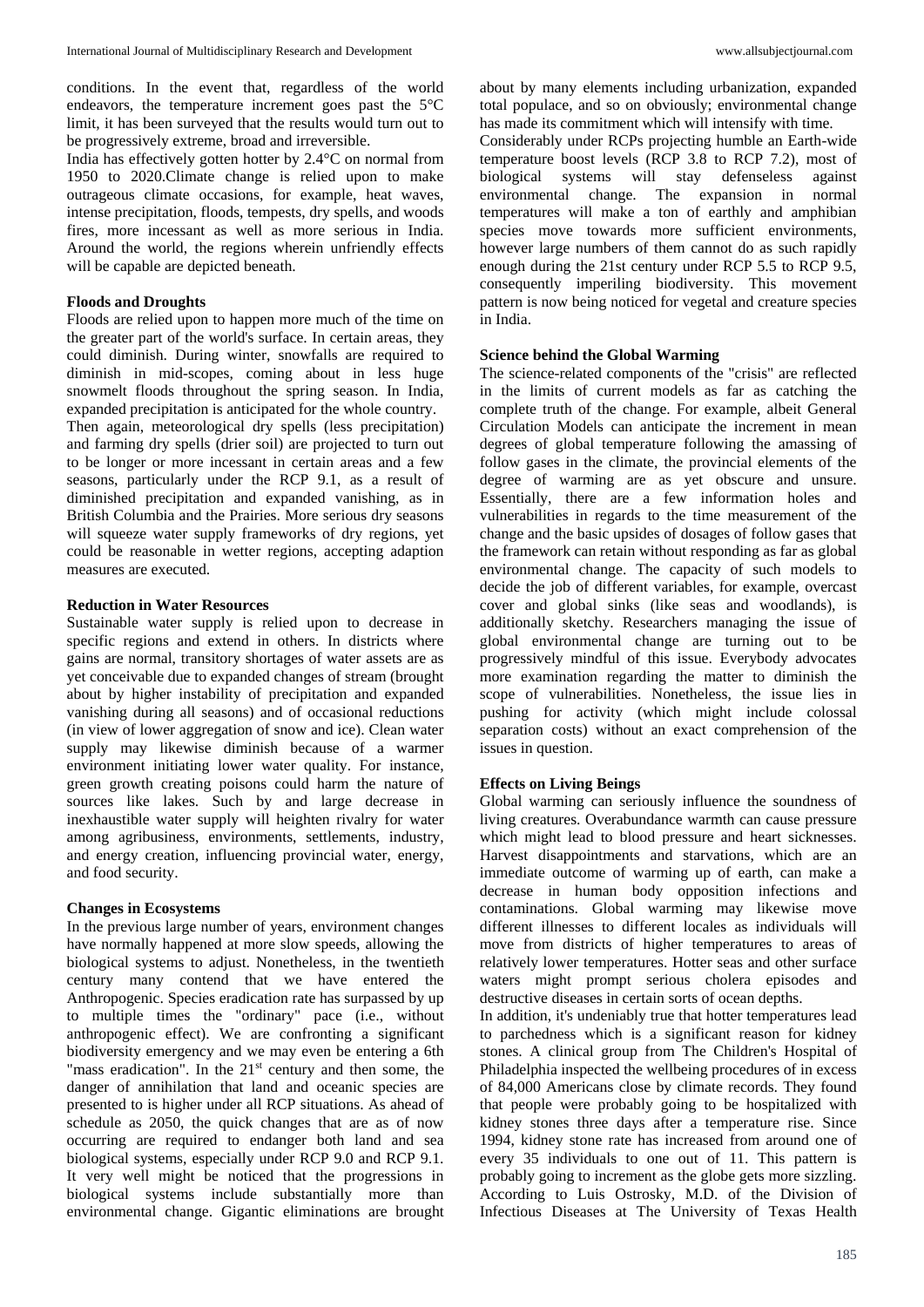Science Centre at Houston Medical School and medical director for epidemiology at Memorial Hermann-Texas Medical Centre: "One infection that is definitely making a weird pattern is valley fever". In his words, "This is a fungal infection we used to see only in California, Arizona, New Mexico and a little in Texas, but last year we found it for the first time in Washington State." This possibly lethal condition caused dread in California when the quantity of cases expanded definitely during 2010 and 2020. More sultry and drier environments are projected to build the measure of tidying conveying this sickness. Specialists have effectively seen an ascent in mosquito-borne illness like dengue fever and intestinal sickness because of hotter and longer summers. Maybe the most unmistakable mosquitoborne infection, West Nile Virus, has effectively encountered a sharp expansion in yearly cases. As indicated by the U.S. Habitats for Disease Control and Prevention, the late spring of 2012 was the nastiest West Nile season on record, The probably reason was that mid year's singing warmth and dry spell. Lyme sickness is another risky illness which is sent essentially through nibbles from certain tick species. Figure 3 portrays as a square chart that what modifications in worldwide environment can mean for human wellbeing. The bitterest reality is that it can cause different sicknesses and deny individuals of the food.

# **Potential Impacts of Global Climate Change on Human Health Storms & flooding**



**Fig 3:** Potential impacts of global climate change on human health

Global temperature alteration is additionally influencing creatures. They need to move to cooler submits in request to endure. This interaction has been seen in different spots, for example, in the Alps, in rocky Queensland in Australia, and in the foggy woods of Costa Rica. Fish in the North Sea have been accounted for to move northwards as well. The effects on species are becoming significant so much that their developments can be utilized as an indication of a warming world. They are the quiet observers of the quick changes being caused on the Earth. Researchers and analysts foresee that a dangerous atmospheric deviation is step by step harming the biological systems of different species and is assuming an extremely unconstructive part in making them terminated. For example Asia's just gorilla the orangutan is in endless difficulty. Its final fortifications in the rainforests of Indonesia are being imperiled by a scope of pressing factors, including environmental change, putting the creature at the hazard of elimination inside years and years. With a global temperature alteration ceaselessly expanding the length and recurrence of dry seasons, bushfires are happening all the more frequently in these intensely logged woods, further dividing the orangutan's living space.

Additionally, in Africa, elephants face a progression of dangers including contracting living space, which carries them all the more routinely into difference with individuals. With this diminished living space, elephants will not be able to get away from any progressions to their normal environment brought about by renewables. These nations ought to stretch out their assistance to agricultural nations to battle the evil of an unnatural weather change aggregately. Utilizing environmentally friendly power is the best method to drapery the emanation of gases which assume a significant part in an unnatural weather change.

## **Conclusion**

The logical and environmental community is in total agreement with respect to the harsh truth of a global warming and the association of human factor in it. The paper discussed here has just imprinted the outside of what is an extremely complicated line of logical and designing investigation. Global warming is a major hazard and proper measures should be taken to handle this significant issue. This issue isn't just raising a ruckus to the people yet in addition to creatures and plants. Softening of polar ice caps will prompt floods which can cause commotion all over. Ascent of ocean levels will decimate rural and fishing exercises. To leave upon these issues, some healing advances should be ideal taken which incorporate however are not restricted to the utilization of inexhaustible wellsprings of energy and halting deforestation. Inventive arrangements should be presented to end this risk once and for eternity.

## **References**

- 1. Agarwal A, Narain S. Global Warming in an Unequal World. New Delhi: Centre for Science and Environment, 1991.
- 2. Kasperson RE, Dow K, Golding D, Kasperson JX. (Eds.) Understanding Global Environmental Change: The Contributions of Risk Analysis and Management. A Report of an International Workshop, Clark University, Worcester, 1989.
- 3. Krewski D, Jerrett M, Burnett RT *et al*. Extended follow-up and spatial analysis of the American Cancer Society study linking particulate air pollution and mortality. Res Rep Health Eff Inst,2009:140:5-114.
- 4. WHO. Global Health Risks: Mortality and Burden of Disease Attributable to Selected Major Risk Factors. Geneva: World Health Organization, 2009.
- 5. Marc L. "What is the greenhouse effect", 2015. http://www.livescience.com/37743-greenhouse-effect. html, Accessed 23 May 2015.
- 6. Gordon LJ, Steffen W, Jonsson BF, Folke C, Falkenmark M, Johannessen A. Human modifications of global water vapor flows from the land surface, Proc. Natl. Acad. Sci. USA,2005:102:7612-7617.
- 7. Bhat *et al*. "Geoinformatics for the physiographic and land use/land cover mapping of Siwani area, Bhiwani district" International Journal of Chemical Studies, P-ISSN: 2349–8528 E-ISSN: 2321–4902,2018:6(5):1156.
- 8. Suman Patra *et al*. "Impact of urbanization on land use/ cover changes and its probable implications on local climate and ground level water" Journal of Urban Management, ISSN: 2226-5856,2018:7:70-84.
- 9. Kumar A, Jain R. Growth and Instability in Agricultural Productivity: A District Level Analysis, Agricultural